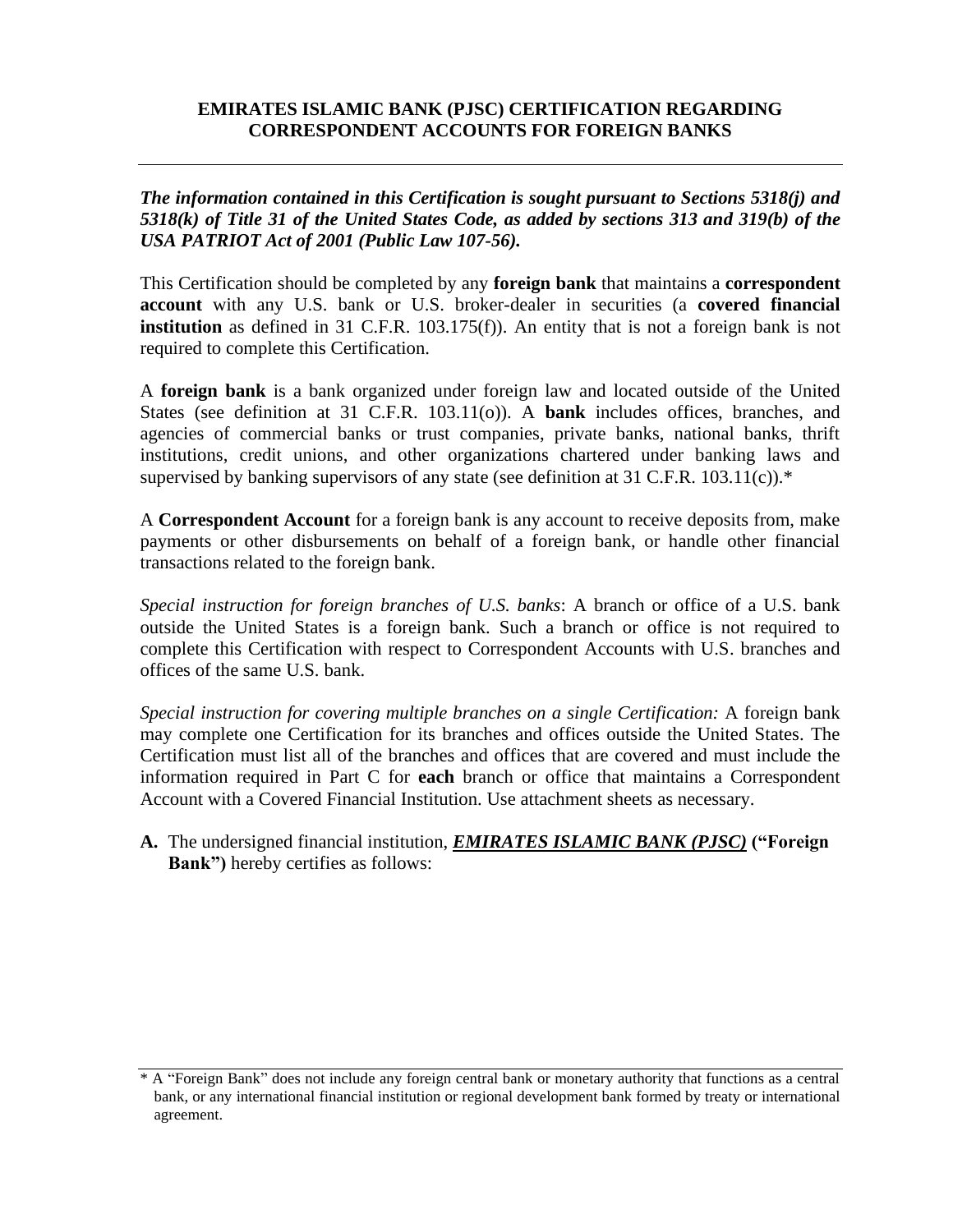## **B. Correspondent Accounts Covered by this Certification**: Check **one** box.

 $\vert x \vert$ Ξ

This Certification applies to **all** accounts established for Foreign Bank by Covered Financial Institutions.



This Certification applies to Correspondent Accounts established by \_\_\_\_\_\_\_\_\_\_ (name of Covered Financial Institution(s)) for Foreign Bank.

### **C. Physical Presence/Regulated Affiliate Status:** Check **one** box and complete the blanks.



Ξ

Foreign Bank maintains a **physical presence** in any country. That means:

- Foreign Bank has a place of business at the following street address: **Executive Tower No. 16, 1st, 2nd and 3rd Floor, Dubai Health Care City, Dubai, UAE. P.O. Box 6564 Dubai, United Arab Emirates**, where Foreign Bank employs one or more individuals on a full-time basis and maintains operating records related to its banking activities.
- The above address is in **United Arab Emirates**, where Foreign Bank is authorized to conduct banking activities.
- Foreign Bank is subject to inspection by **UAE Central Bank***,* the banking authority that licensed Foreign Bank to conduct banking activities.

Foreign Bank does not have a physical presence in any country, but Foreign Bank is a **regulated affiliate**. That means:

• Foreign Bank is an affiliate of a depository institution, credit union, or a foreign bank that maintains a physical presence at the following street address: where it employs one of more persons on a full-time basis and maintains operating records related to its banking activities.

The above address is in \_\_\_\_\_\_\_\_\_\_\_\_\_\_\_\_\_\_\_\_\_\_\_\_\_\_\_\_\_\_ (insert country), where the depository institution, credit union, or foreign bank is authorized to conduct banking activities.

• Foreign Bank is subject to supervision by \_\_\_\_\_\_\_\_\_\_\_\_\_\_\_\_\_\_\_\_\_ (insert Banking Authority), the same banking authority that regulates the depository institution, credit union, or foreign bank.



Foreign Bank does **not** have a physical presence in a country and is **not** a regulated affiliate.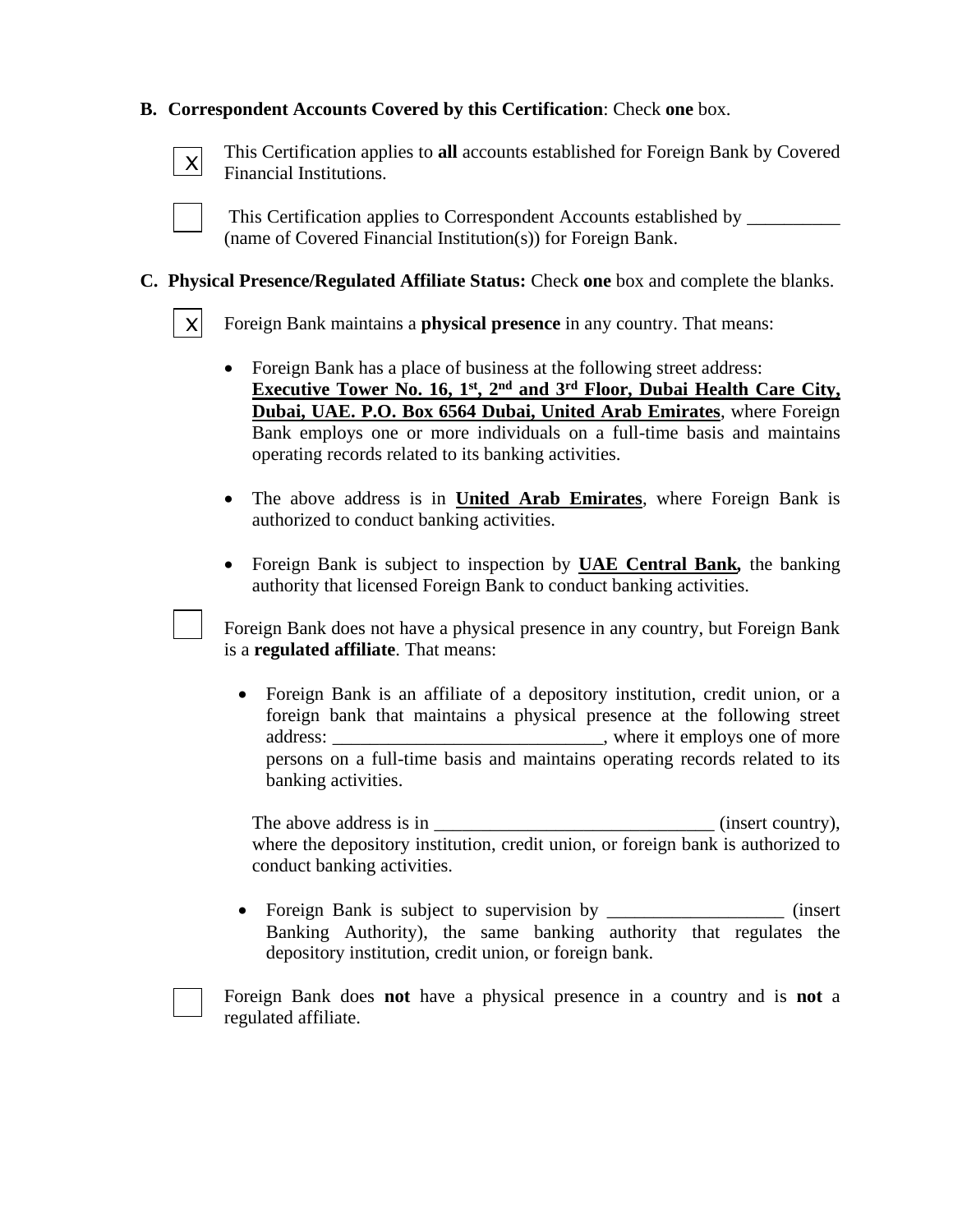# **D. Indirect Use of Correspondent Accounts:** Check box to clarify.

- No Correspondent Account maintained by a Covered Financial Institution may be used to indirectly provide banking services to certain foreign banks. Foreign Bank hereby certifies that it does **not** use any Correspondent Account with a Covered Financial Institution to indirectly provide banking services to any foreign bank that does not maintain a physical presence in any country and that is not a regulated affiliate. X Ξ
- **E. Ownership Information**: Check box 1 or 2 below, **if applicable**.

Ξ

- 1. **Form FR Y-7 is on file**. Foreign Bank has filed with the Federal Reserve Board a current Form FR Y-7 and has disclosed its ownership information on Item 4 of Form FR Y-7.
- 2. **Foreign Bank's shares are publicly traded**. Publicly traded means that the shares are traded on an exchange or an organized over-the-counter market that is regulated by a foreign securities authority as defined in sections  $3(a)(50)$  of the Securities Exchange Act of 1934 (15 U.S.C. 78c(a)(50)).

If **neither** box 1 or 2 of Part E is checked, complete item 3 below, **if applicable**.

3. Foreign Bank has no **owner(s)** except as set forth below. For purposes of this Certification, **owner** means any person who, directly or indirectly, (a) owns, controls, or has power to vote 25 percent of more any class of voting securities or other voting interests of Foreign Bank; or (b) controls in any manner the election of a majority of the directors (or individuals exercising similar functions) of Foreign Bank. X

> For purposes of this Certification, (i) **person** means any individual, bank, corporation, partnership, limited liability company or any other legal entity; (ii) **voting securities or other voting interests** means securities or other interests that entitle the holder to vote for or select directors (or individuals exercising similar functions); and (iii) members of the same family\* shall be considered one **person**.

| <b>Name</b>                                                              | <b>Address</b>                                   |
|--------------------------------------------------------------------------|--------------------------------------------------|
| Emirates NBD Bank (PJSC)                                                 | Emirates NBD Head Office, Baniyas Street, Deira  |
|                                                                          | P.O. Box 777, Dubai, United Arab Emirates        |
| {Emirates NBD Bank (PJSC) is a                                           |                                                  |
| Public Joint Stock Company listed on                                     | ICD – Dubai International Financial Center, Gate |
| the Dubai Financial market which is   Village 7, $6th$ Floor Dubai, UAE. |                                                  |
| 55.80% owned by the investment                                           |                                                  |
| Corporation of Dubai (ICD) which is                                      |                                                  |
| fully owned by Government of Dubai                                       |                                                  |
| and no other single shareholder holds                                    |                                                  |
| more than 25% of the remaining                                           |                                                  |
| 44.20% shares.                                                           |                                                  |